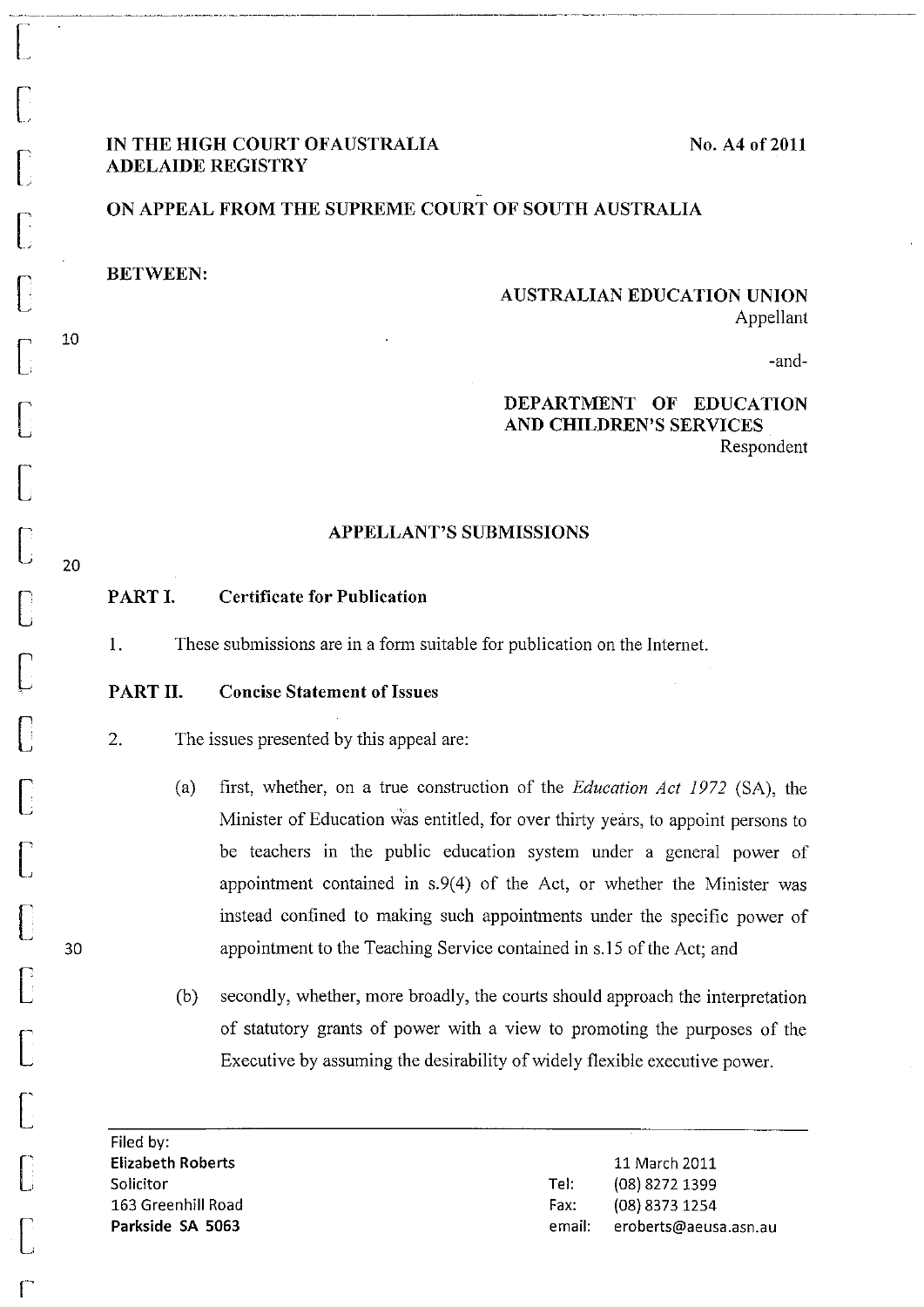## **PART Ill. Certificate regarding Notice of a Constitutional Matter**

3. The appellant has considered whether any notice should be given under s.78B of the *Judiciary Act 1903* (Cth) and determined that none is required.

## PART IV. **Citations of Judgments Below**

 $\begin{bmatrix} \phantom{-} \end{bmatrix}$ 

 $\begin{bmatrix} 1 & 1 \\ 1 & 1 \end{bmatrix}$ 

 $\bigcap$ 

 $\bigcap$ 

 $\bigl[$ 

**[** 

 $\lbrack$ 

 $\bigl[$ 

10

 $\bigl[$ 

 $\bigcap$ 

 $\bigcap$ 

 $\begin{bmatrix} \phantom{-} \end{bmatrix}$ 

 $\bigl[$ 

[

[

r  $\Box$ 

 $\llbracket$ 

[

 $\bigl[$ 

 $\begin{bmatrix} 1 \\ 1 \end{bmatrix}$ 

r-

- *4. Australian Education Union* v. *Department of Education* & *Children's Services* (Full Court of the Industrial Relations Court of South Australia) [2009] SAIRC 37. Intemet - http://www.austlii.edu.auJau/cases/salSAIRC/2009/37.html.
- 5. *Australian Education Union* v. *Department of Education* & *Children's Services* (Full Court of the Supreme Court of South Australia) [2010] SASC 161. Intemet - http://www.austlii.edu.au/au/cases/salSASC/20101161.html.

## **PARTV. Summary of Facts**

- 6. For a period of over thirty years since the passage of the Act, the Minister has purported to appoint teachers engaged on a temporary basis (formerly called *"contract teachers"* and now known as *"temporary teachers")* by exercising the power conferred by s.9(4) rather than that conferred by s.l5.
- 7. The practice was the subject of a protracted dispute between the applicant and the respondent and was ultimately discontinued by the respondent in 2005. All temporary appointments are now made under s.15. $<sup>1</sup>$ </sup>
- 20 8. The effect of the practice has been to exclude teachers appointed under s.9(4) from the teachers' long service leave regime provided for in Part III of the  $Act - which$  is confined to persons appointed under s.15. This, in tum, has significantly reduced the potential entitlements of appointees under s.9(4) by excluding them from the more generous treatment of interruptions of service for the purpose of calculating continuous service pursuant to Part III of the Act (s.22) and, as well, from the other protections and benefits afforded to teachers appointed to the Teaching Service established by Part Ill.

 $\mathbf 1$ By an amendment to the Act in 2006, s9(4) was relocated and redesignated as s.101B under a Part of the Act headed Miscellaneous. Cf. Statutes Amendment (Public Sector Employment) Act 2006 (SA), 55.30,41.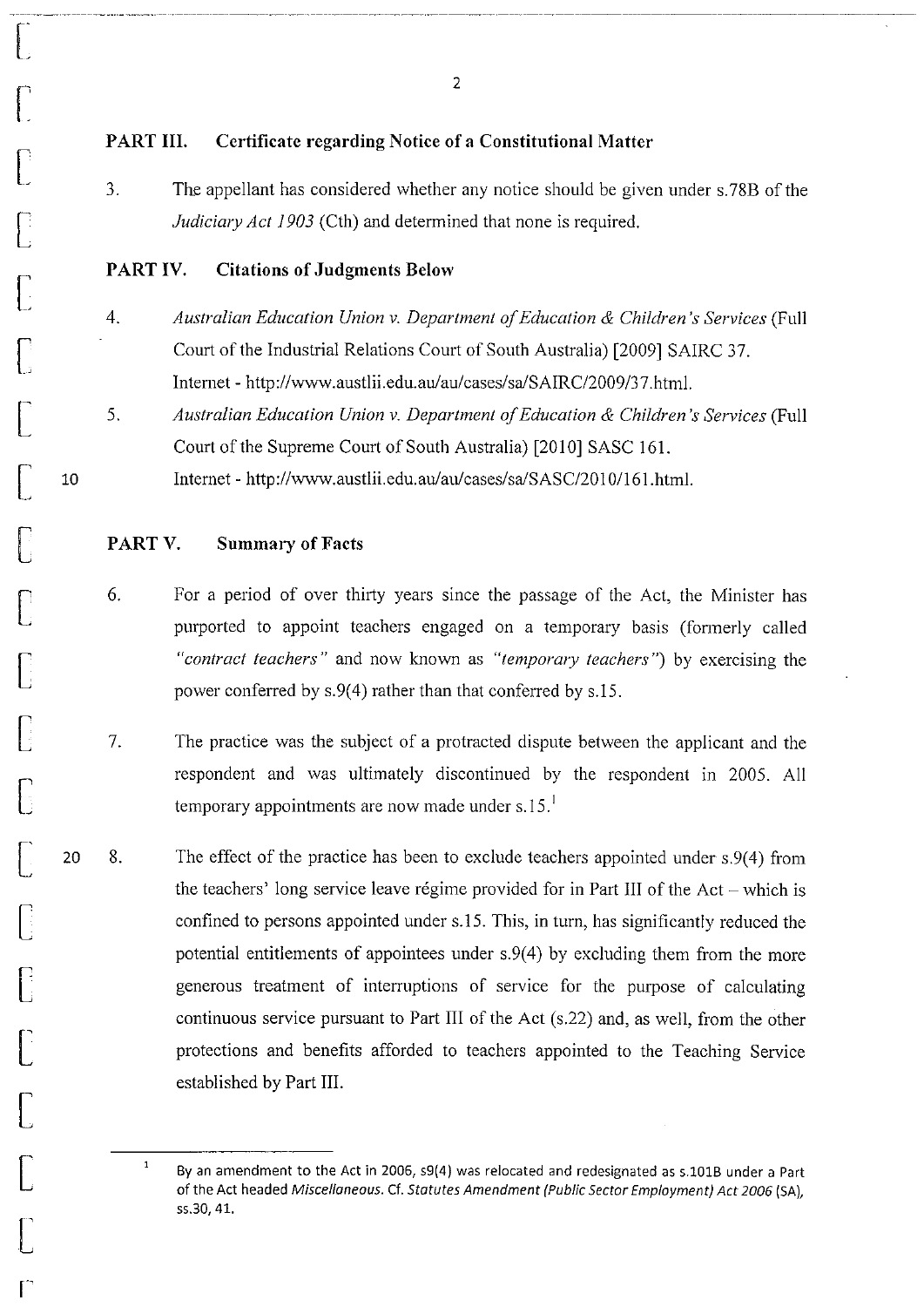- 9. It is common ground that, if the appointments are not authorised by s.9(4), and are to be taken as having been made under s.15, the result is that significant numbers, probably thousands<sup>2</sup>, of persons purportedly appointed under  $s.9(4)$  will have an been denied an entitlement (or a greater entitlement) to long service leave.<sup>3</sup>
- 10. The action below was brought by the appellant on behalf of two temporary relief teachers purportedly appointed under s.9(4) as well as by way of a test case to settle the status of all persons affected by the controversy over thirty years.
- 11. The proceedings were instituted by Notification of Dispute in the Industrial Relations Commission of South Australia by the two teachers who claimed long service leave entitlements as members of the Teaching Service. The parties agreed to state two questions of law on agreed facts. They were:
	- (1) Did s.9(4) of the *Education Act* 1972, at the time that it was in force, authorise the Minister to appoint officers to be engaged as teachers, or did s.15 of the Act provide exclusively for the appointment of teachers?
	- (2) In consequence of the Court's answer to Question (1), are the long service leave entitlements of Mr. Nouhad Jawhari and Mrs. Kerry Margaret Oakes governed by the provisions of the *Public Service Sector Management Act*  1995, or Division 3 of Part III of the *Education Act* 1972?
- 12. The Commission referred the questions to the Full Court of the Industrial Relations Court which unanimously answered Question (1) in the affirmative and reserved for further consideration Question (2). The appellant obtained leave to appeal from the Full Court of the Supreme Court. The Full Court unanimously dismissed the appeal.
- 13. In a joint judgment in the Industrial Relations Court, Senior Judge Jennings and Judge Gilchrist held that s.9(4) called for a generous construction that allowed the Minister a *"flexibility"* in fulfilling his obligations under the Act, which s.15 did not necessarily allow.<sup>4</sup> In a separate judgment, Judge McCusker, whilst acknowledging the force of the appellant's position, held that s.9(4) was an auxiliary power and did
	- FC [41]

r-

 $\bigcap$ 

r~

 $\bigl[$ 

 $\bigl[$ 

 $\bigl[$ 

 $\bigl[$ 

 $\bigl[$ 

10

 $\bigl[$ 

 $\bigl[$ 

 $\bigl[$ 

 $\bigl[$ 

 $\bigl[$ 

 $\begin{bmatrix} \phantom{-} \end{bmatrix}$ 

20

 $\bigl[$ 

 $\overline{\mathbb{C}}$ 

 $\bigl[$ 

 $\begin{bmatrix} 1 & 1 \\ 1 & 1 \end{bmatrix}$ 

 $\bigl[ \begin{smallmatrix} 1 & 1 \\ 1 & 1 \end{smallmatrix} \bigr]$ 

 $\bigl[$ 

r'

2<br>3 FC [91

<sup>4</sup>  IRC [39]-[40]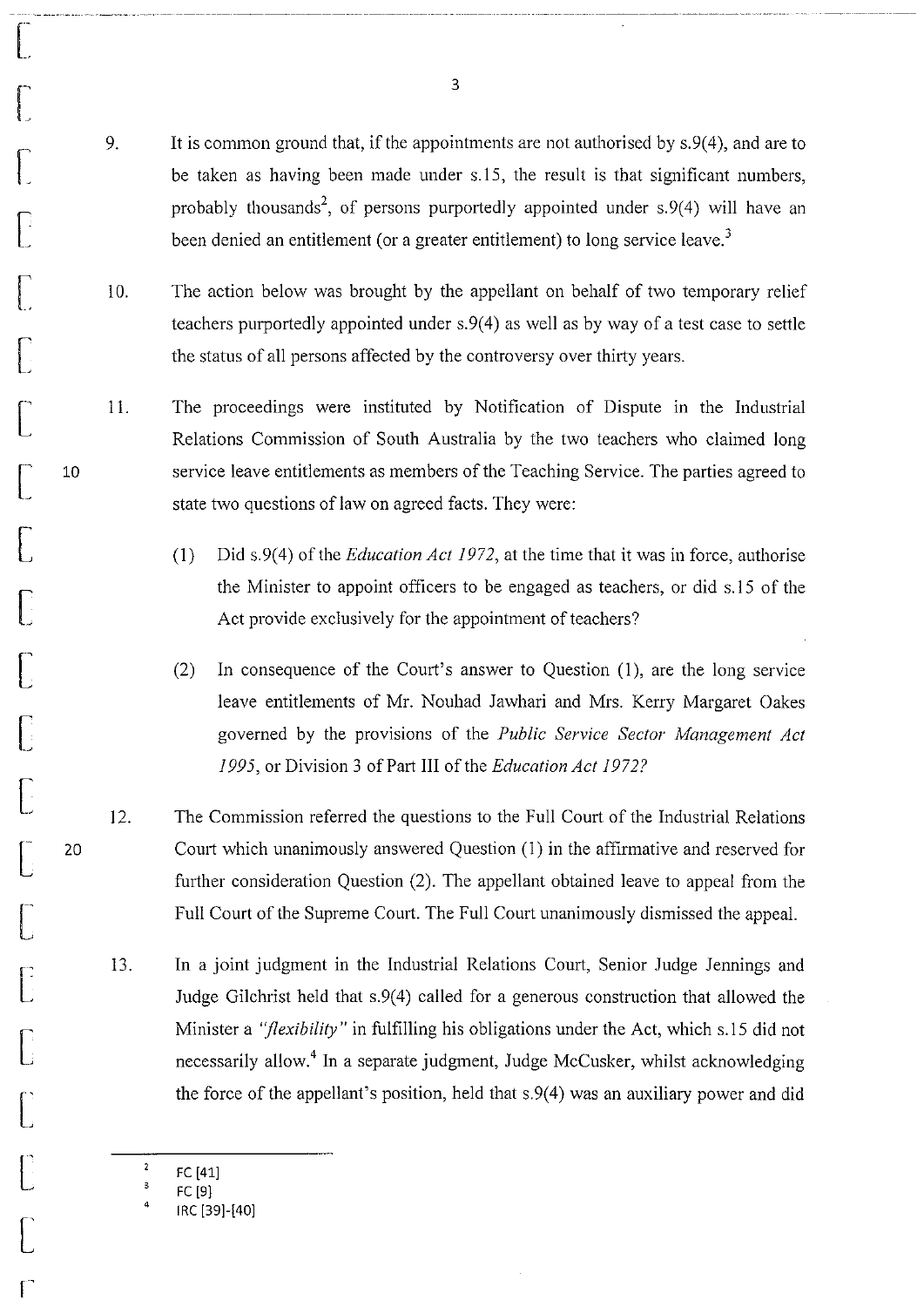not necessarily cover the same subject matter as  $s.15$ .<sup>5</sup> All three judges held that the rule in *Anthony Hordern<sup>6</sup>*was merely a guide that should be displaced in the context of the Act.

---..•...••.... \_ .......... \_-\_ .. \_\_ ...... \_\_ ... .

- 14. On appeal in the Full Court, Gray J (with Nyland J concurring) held that s.9(4) was an auxiliary power to s.15, that the two sections did not deal with the same subject matter for the purpose of the rule in *Anthony Hordern,* and that s.9(4) was designed to accord a desirable measure of *"flexibility"* to the Minister.<sup>7</sup> Gray J held that, while the Act created a scheme for the provision of education consisting of a Department with departmental officers and a Teaching Service with officers of that service, Parliament equipped the Minister with a broad power in s.9(4) to appoint additional officers to address the diverse and unpredictable employment requirements necessary to the proper administration of the Act, and that there was no good reason why teachers should be excluded from that process.<sup>8</sup> In doing so, he rejected the appellant's arguments that Part III created a code (and, therefore, an exclusive means for the employment of teachers in State schools), thereby leaving s. 9(4) to do other work.
- IS. In separate reasons, Vanstone J, while rejecting a series of arguments put by the respondent and confessing some attraction for the appellant's position, held the matter to be finely balanced and settled in favour of the ordinary language of s.9(4), declining to find in it any words of limitation<sup>9</sup> and also (implicitly) displacing the rule in *Anthony Hordern.*

#### **PART VI. Summary of Argument**

16. The Full Court erred in law in holding that s.9(4), as a matter of statutory construction, pennitted the appointment of teachers. The Full Court erred (a) because the language of the subsection properly excludes such appointments; (b) because application of the rule of construction that the grant of a specific and qualified power implies a denial of a power to do the same thing in an unqualified

 $\bigl[$ 

 $\mathfrak{l}_{\mathscr{A}}$ 

 $\lceil$ 

**[** 

 $\begin{bmatrix} \phantom{-} \end{bmatrix}$ 

 $\bigl[$ 

 $\bigl[$ 

 $\bigl[$ 

10

 $\bigl[$ 

 $\bigl[$ 

 $\bigl[$ 

 $\bigl[$ 

 $\sqrt{\frac{1}{2}}$ 

20

 $\left[\rule{0pt}{10pt}\right]$ 

 $\bigl[$ 

r  $\lfloor$ 

 $\bigl[$ 

 $\begin{bmatrix} \phantom{-} \end{bmatrix}$ 

 $\bigl[$ 

 $\bigl[$ 

r'

<sup>5</sup>  IRC [55J·[57J

<sup>6</sup>  Anthony Horden & Sons Ltd. v Amalgamated Clothing and Allied Trades Union of Australia (1932) 47 CLR 1,7

FC [29], [32J

<sup>8</sup>  FC [29], [31J

<sup>9</sup>  FC [52J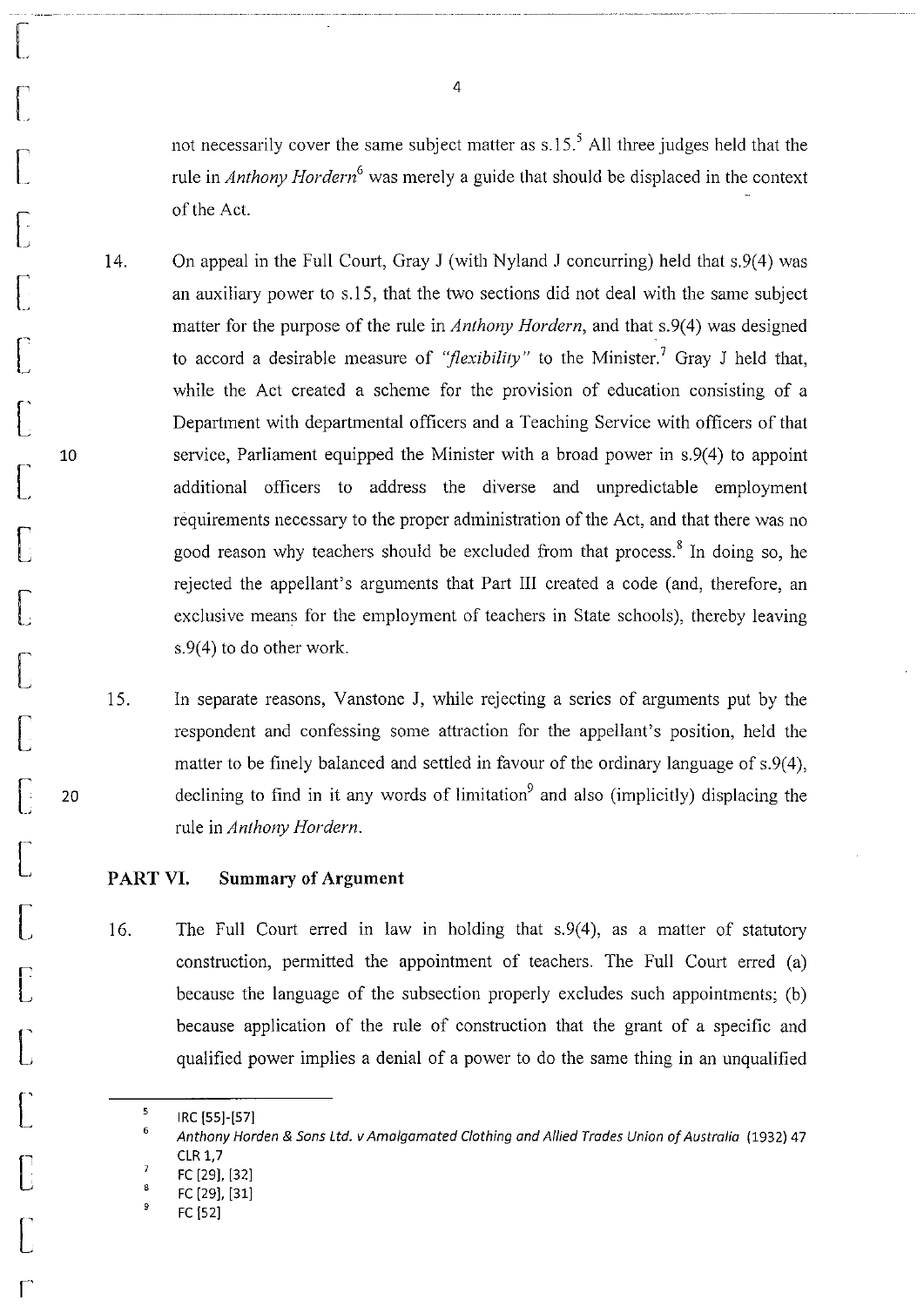way under a general power excludes such appointments; and (c) because the courts should not, by recognising as a matter of policy the need for administrative flexibility, empower the Executive to circumvent or override discernible statutory schemes prescribed by the Legislature.

.~--- ..•... \_. \_\_ .. \_--\_ ..

## *Language of Limitation*

 $\begin{bmatrix} \phantom{-} \end{bmatrix}$ 

 $\bigcap$ 

 $\bigl[$ 

 $\bigcap$ 

 $\begin{bmatrix} \phantom{-} \end{bmatrix}$ 

 $\bigl[$ 

 $\bigcap$ 

 $\bigl[$ 

10

 $\bigl[$ 

 $\bigcap$ 

 $\bigl[$ 

 $\Box$ 

 $\int$ 

 $\lbrack$ 

20

 $\bigl[$ 

**[** 

 $\bigl[$ 

 $\bigl[$ 

 $\bigl[$ 

 $\bigcup$ 

r

- 17. The Full Court erred in law in holding that, on its own language, s.9(4) authorised the appointment of teachers to government schools and ought to have held that the words *"(in addition to the officers of the Department and of the teaching service) "*  excluded from the purview of the subsection the appointment of persons to be teachers in public schools.
- 18. Parts II and III of the Act respectively distinguish between *"The Minister and The Department"* on the one hand and *"The Teaching Service"* on the other: that is, between the governmental and the vocational arms of the public educational establishment. There is a further schematic distinction, in Divisions I and 2 of Part n, between *"The Minister"* and *"The Department":* that is, between the Executive and the bureaucracy. These three distinctions give rise to three corresponding classes of functionary: bureaucrats, teachers, and other ministerial appointments.
- 19. The Act plainly contemplates the continuance of the Department and its officers appointed under the normal Public Service procedures (s.II). It also contemplates the establishment of something called *"the teaching service*"<sup>10</sup> (whose officers are to be appointed under s.15) which is to constitute the corps of teachers in the public school system. The creation of this Teaching Service implies that the service is to be the exclusive source of such teachers. The Act also contemplates that further officers (or employees) may be required, in addition to those two categories of officer, and allows for their appointment under s.9(4).
- 20. The words *"in addition to* ", found in the latter provision, are words of limitation. Consistently with the threefold division referred to above, they mean *"along with"*  or *"apart from"* and define something that is at once separate from, and outside of, the two classes of appointment parenthetically identified (bureaucrats and teachers)

10 Defined in s. 5.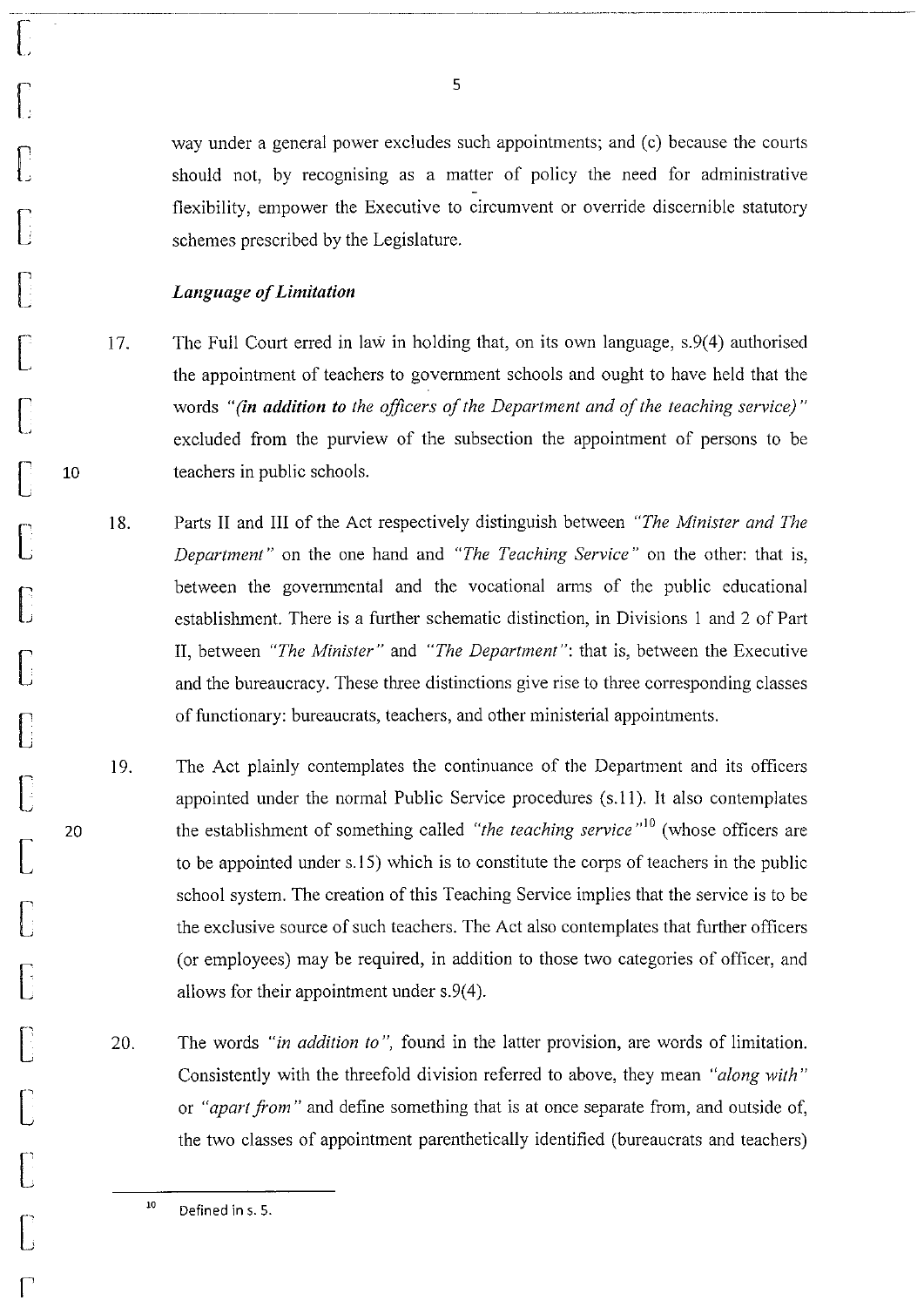next to which the **additional** appointments, provided for in the subsection, form a third *"miscellaneous"* class.

.-~----------.-.. ----------.-.. --------~-----.------.. ---\_.\_.\_--

- 21. If that were not so, and s.9(4) merely empowered the appointment of more officers of the Department, it would add nothing to s.ll (4). Likewise, if it empowered the appointment of additional officers of the Teaching Service, it would add nothing to s.15(1).<sup>11</sup> Parliament does not legislate in vain and the rule is that the Court should prefer an interpretation that gives the subsection some work to  $\phi$ <sup>12</sup> Properly understood, what s.9(4) allows for is the employment of public servants (or the engagement of private contractors) to perform miscellaneous (non-teaching and nonbureaucratic) services as required by the Department or individual schools; for example, groundsmen, cleaners, counsellors, security guards and the like.
- 22. By contrast, s. 15 is the specific provision dealing with the appointment of teachers in public schools. It enables the appointment of teachers on both a permanent and a temporary basis. The succeeding sections of Part III deal with classification, promotion and transfer, discipline and suspension, reclassification and retirement. Part III also establishes the Teachers Classification Board, the Teachers Salaries Board and the Teachers Appeal Board. One would not expect to find powers dealing with, or affecting, the composition of the teaching corps outside of Part III and, conversely, it would be odd if these provisions were not intended to apply to all persons teaching in public schools.

#### *Rule of Statutory Construction: Expressum Facit Cessare Taciturn*

23. Even if s.9(4), properly construed, would on its face otherwise permit the contested appointments, the rule *expressum facit cessare taciturn* ought to have been applied to

6

 $\begin{bmatrix} \phantom{-}\end{bmatrix}$ 

 $\bigcap$ 

 $\bigl[$ 

 $\bigl[$ 

 $\bigcap$ 

 $\bigl[$ 

 $\bigl[$ 

 $\bigl[$ 

10

**[** 

 $\Box$ 

 $\bigcap$ 

 $\Box$ 

[

20

 $\bigl[$ 

 $\bigcup$ 

[<br>[

 $\bigl[$ 

 $\bigl[$ 

 $\bigcup$ 

 $\bigl[$ 

r

<sup>11</sup>  In this regard, there is no relevant distinction to be drawn between *"teachers"* and *"officers of the Teaching Service".* The point of the language is not to highlight the possibility of a non-officer class of teacher-appointees in contradistinction to the Teaching Service. Rather it highlights the difference between the teaching profession as a whole, public, private, employed or unemployed, on the one hand, and the body of teachers employed in public schools on the other. Parliament could just as well have chosen the phrase *"public-school teacher"* instead of *"officer in the Teaching Service".* They are intended to mean the same thing and, consequently, there is no scope in the Act for a teacher in a public school to be other than an officer in the Teaching Service. Neither the Court nor the respondent was able to identify any relevant distinction between teachers in public schools and officers of the Teaching Service - and there is none.

<sup>12</sup>  **The maxim of construction:** *ut res magis va/eat quam pereat.*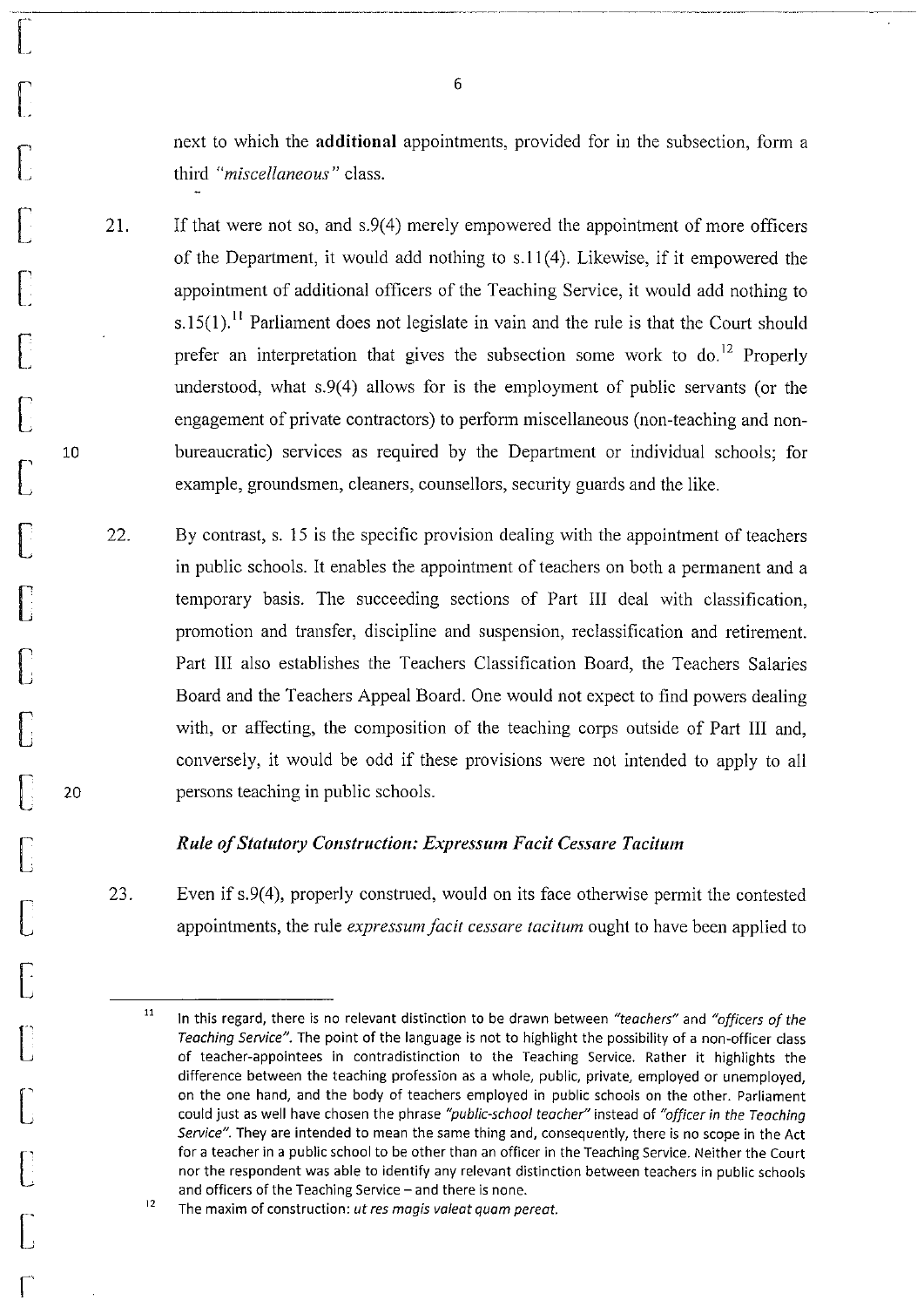exclude such appointments and there was no sound reason for the Court to displace the rule in construing the Act.

24. The rule is to the effect that, where a statute ostensibly confers two powers which are each capable of achieving the same object, one of which is a specific power, subject to limitations and restrictions, and the other a general, unqualified, power, the general power is implicitly excluded by the presumed intention of Parliament that the specific power alone is to be used to achieve the object in question. *"An affirmative grant of such a power, so qualified, appears necessarily to imply a negative. It involves a denial of a power to do the same thing in the same case free from the conditions and qualifications presented by the provision.* "<sup>13</sup>

25. The rule is an aid to discerning the true meaning to be attributed to the words of the enactment.<sup>14</sup> It is an application of a wider proposition that, whenever there is a particular enactment and a general enactment in the same statute, and the latter in its most comprehensive sense would overrule the former, the particular enactment must be taken to be operative. IS In *MIMIA* v. *Nystrom,* Gummow and Hayne JJ held (omitting citations):

> *"Anthony Hordern and the subsequent authorities have employed different terms to identifY the relevant general principle of construction. These have included whether the two powers are the 'same power', or are with respect to the same subject matter, or whether the general power encroaches upon the subject matter exhaustively governed by the special power. However, what the cases reveal is that it must be possible to say that the statute in question confers only one power to take the relevant action, necessitating the confinement of the generality of another apparently applicable power by reference to the restriction in the former power. In all the cases considered above, the ambit of the restricted power was ostensibly wholly within the ambit of a power which itself was not expressly subject to restrictions.*<sup>116</sup>

7

r:

 $\int_{0}^{1}$ 

 $\begin{bmatrix} 1 & 1 \\ 1 & 1 \end{bmatrix}$ 

 $\bigcap$ 

 $\bigl[$ 

 $\llbracket$ 

 $\bigl[$ 

 $\bigl[$ 

10

 $\bigl[$ 

 $\bigl[$ 

 $\bigl[$ 

 $\bigl[$ 

 $\bigl[$ 

20

[

 $\bigl[$ 

[

 $\bigl[$ 

**[** 

 $\bigl[$ 

 $\bigl[$ 

r

<sup>13</sup>  Anthony Harden & Sons Ltd. v Amalgamated Clothing and Allied Trades Union of Australia (1932) 47 CLR 8; MIMIA v Nystrom (2006) 228 CLR 566, 589 [59]; see also R v. Wallis ex p. Employers Association of Wool Selling Brokers (1949) 78 CLR 529, 550: "An enactment in affirmative words appointing a course to be followed usually may be understood as imparting a negative, namely, that *the same matter is not to be done according* **to** *some other course."* 

<sup>14</sup>  Ainsworth v. Criminal Justice Commission (1992) 175 CLR 564, 575

<sup>15</sup>  Pretty v. Sally (1859) 26 Beav. 606,610; 53 ER 1032, 1034; Refrigerated Express Lines (A/Asia) Pty. Ltd. v. Australian Meat and Live-Stack Corporation (No. 2) (1980) 44 FLR 455, 469

<sup>16</sup>  MIMIA v Nystrom (2006) 228 CLR 566, 589 [59]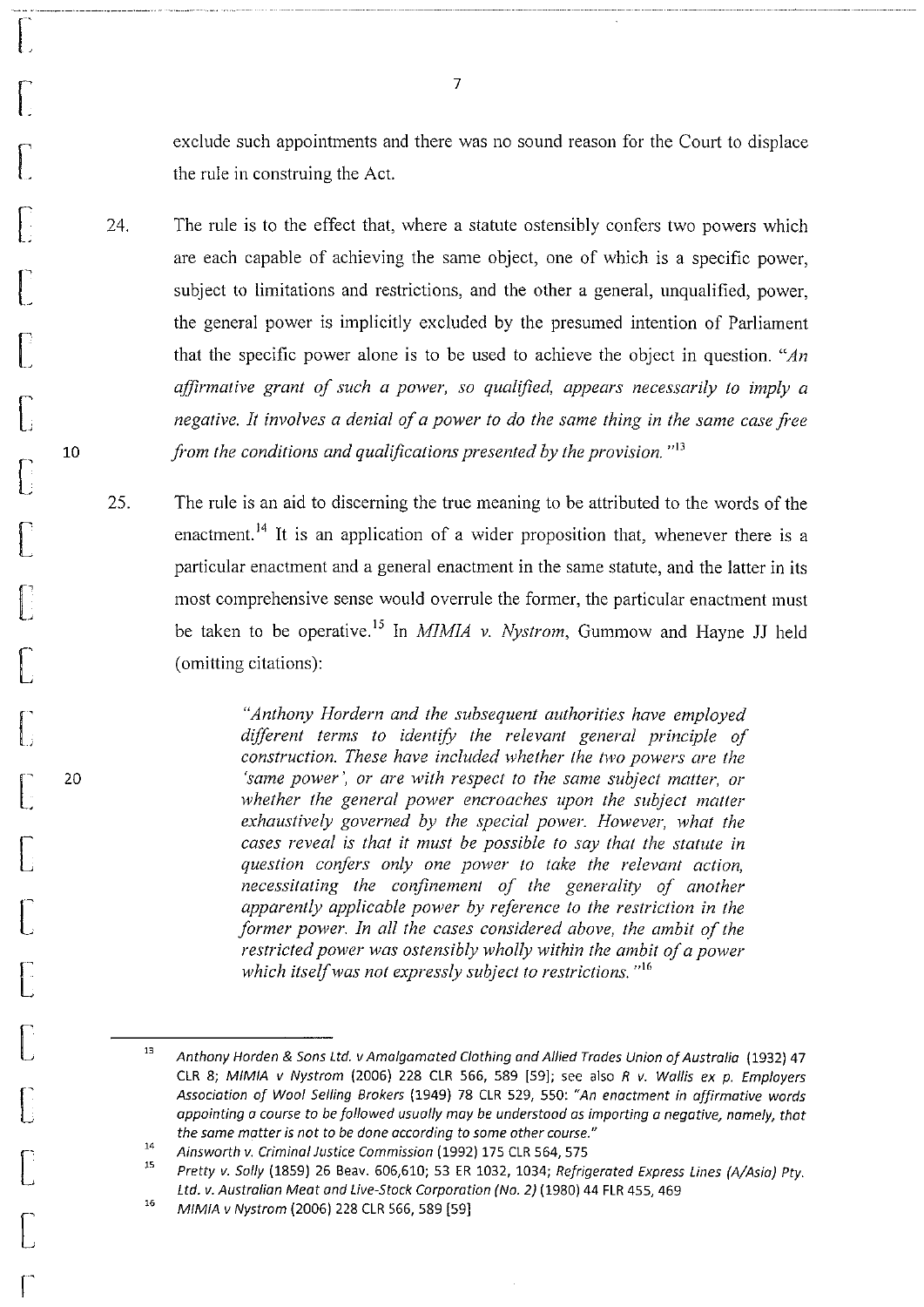26. The ultimate question in the case of a statute to which the rule may be taken to apply is whether the Act confers only one power (the special and restricted power) to take the relevant action. A proper enquiry to address in applying the rule is whether *"ostensibly",* that is, on its face, all appointments made under the specific power  $(s.15)$  could be made under the general power  $(s.9(4))$ .<sup>17</sup> The answer to that question in this case is:  $yes.<sup>18</sup>$ 

27. Section 15 contains a power specifically addressed to the appointment of teaching staff, both permanent and temporary. It is a specific and restricted power to appoint qualified teachers to teach in the Teaching Service of the public school system. The power is contained in Part III of the Act, which, as originally enacted and at all relevant times, has included provisions relating to the retrenchment of teachers in the Teaching Service with associated rights of appeal, special provisions as to long service leave and the calculation of continuous service in respect of such leave, and provision for a retiring age. Part 1II also makes provision for disciplinary action against members of the Teaching Service, including associated rights of appeal to a Teachers Appeal Board, classification of teachers within the Teaching Service, with rights of review and appeal to a Classification Board and thence to the Appeal Board, as well as a Teachers Salaries Board to set the pay and conditions of members of the Teaching Service.

- 20 28. It is submitted that Vanstone J correctly directed herself when she observed that all s.15 appointments could be made under s.9(4) potentially leaving s.15 moribund.<sup>19</sup> However, it is submitted that Her Honour then failed to take the next logical step indicated by the rule of statutory construction and the sense of the Act.
	- 29. There is no reason why, for the purposes of the rule of statutory construction, any limitation of qualification should actually attach to the mode of exercise of the power as opposed to the régime consequential upon the exercise of the power. In any event, there *are* relevant limitations and qualifications on the exercise of the section 15 power in that the Minister can only use that section to appoint from amongst persons

17 MIMIA *v* Nystrom (2006) 228 CLR 566, 589 [591

18 FC [48]

r~

r:

 $\begin{bmatrix} 1 & 1 \\ 1 & 1 \end{bmatrix}$ 

 $\bigcap$ 

r~

**[** 

 $\bigl[$ 

 $\bigl[$ 

10

 $\bigl[$ 

 $\int$ 

 $\bigl[$ 

 $\bigl[$ 

 $\bigl[ \begin{smallmatrix} . & \cdot \end{smallmatrix} \bigr]$ 

 $\int_{0}^{\infty}$ 

 $\int$ 

 $\hat{\Gamma}^{\parallel}$ L

 $\mathsf{C}^{\mathsf{A}}$ L

 $\bigl[$ 

 $\begin{bmatrix} 1 & 1 \\ 1 & 1 \end{bmatrix}$ 

 $\bigl[$ 

r

8

"---------- --,- \_ .. \_.\_-----\_ .. \_- -, .. ,\_. \_.\_-\_. \_\_ .. \_----\_.. .-,,--.. ~--.. --\_.\_ ... ------ ---,----- - -.-.-.--.-~----------~--. -.--.\_----- --------------

<sup>19</sup>  FC [48]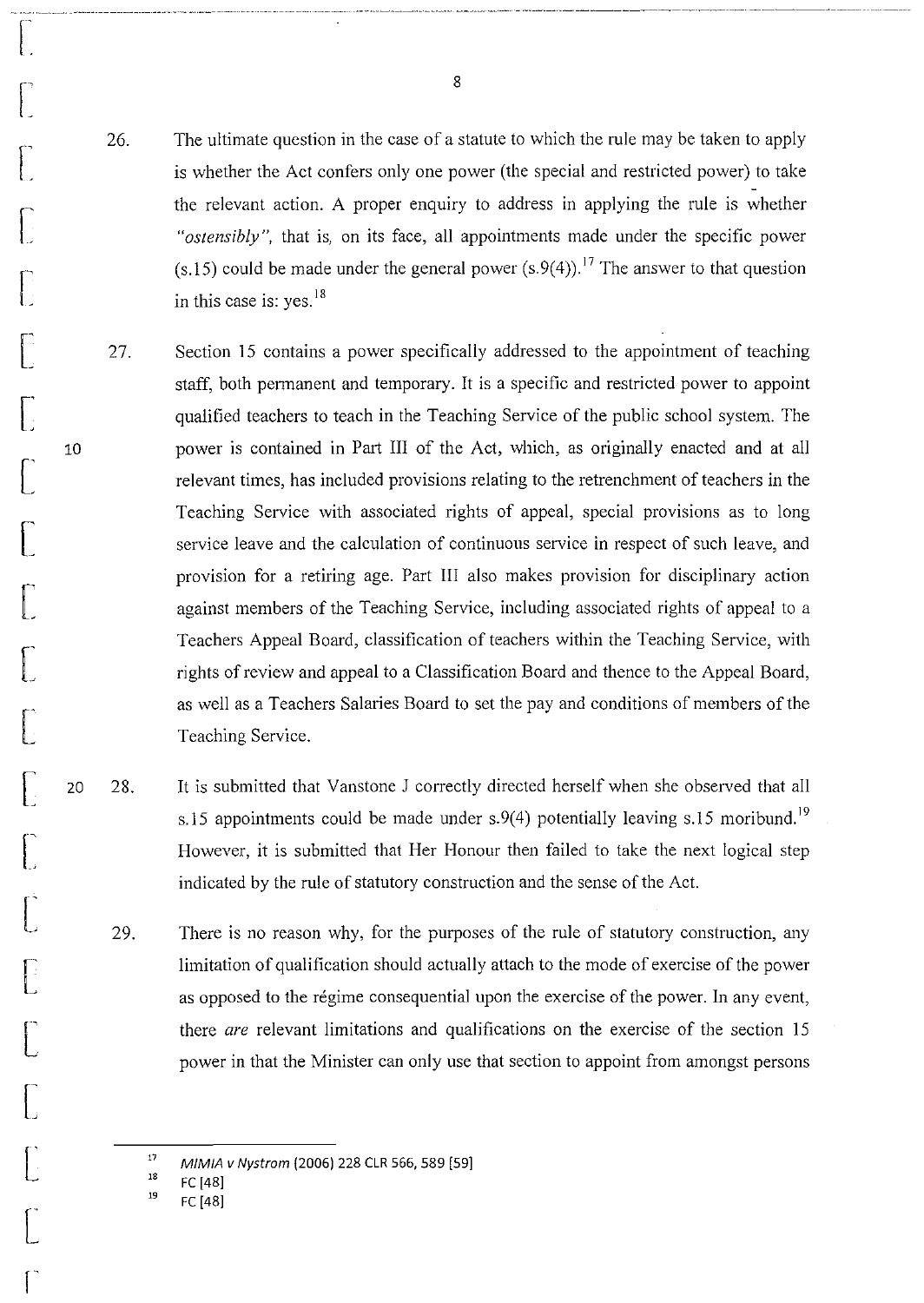who are qualified *"teachers"* and then only to appoint them to teaching positions in public schools (that is, officers in the Teaching Service).

- 30. It cannot be suggested that s.15 does not confer a restricted power for the purposes of the applicable rule of statutory construction on the basis that it provides for appointments as the Minister *"thinks fit".* That would be to misstate the enquiry. The Minister may only appoint *"as he thinks fit"* to the Teaching Service in public schools qualified teachers (as defined). On the other hand, under s.9(4) the Minister's power is, on its face, general and unrestricted. The Minister can appoint anyone to any position for the proper administration of the Act or the welfare of students.
- 31. In the Full Court, Gray J (Nyland J concurring) held that the two powers of appointment, those in  $s.15$  and  $s.9(4)$ , do not relevantly deal with the same subject matter.<sup>20</sup> Critically, this approach begs the question what counts as the same subject matter for the purposes of the rule of statutory construction. Gray J characterised the s.9(4) as *"auxiliary*<sup>21</sup> and addressed to the *"range of unpredictable exigencies that may confront an education system*".<sup>22</sup> Gray J reasoned in relation to s.9(4) in the following way. $23$ 
	- (1) Because the power to appoint under s.9(4) is available to appoint persons in addition to the Teaching Service, the power must include the power to appoint teachers to public schools. However, this assumes the answer to the question for decision.
	- (2) His Honour added that the s.9(4) power is therefore auxiliary to the s.15 power. This is merely a consequential proposition.
	- (3) Then his Honour found that the purpose of the s.9(4) auxiliary power is to provide flexibility to the Minister in teaching appointments.
	- 20 FC [29]

 $\overline{\bigcap_{i=1}^{n}}$ 

r:

r:

 $\bigcap$ 

 $\Box$ 

 $\bigcap$ 

 $\bigl[$ 

 $\lbrack$ 

10

 $\bigl[$ 

 $\llbracket$ 

 $\bigl[$ 

 $\Box$ 

 $\bigl[$ 

20

 $\bigl[$ 

 $\bigl[$ 

 $\mathfrak{f}^+$  $\mathsf{L}_{\parallel}$ 

 $\begin{bmatrix} \phantom{-} \end{bmatrix}$ 

 $\bigl[$ 

 $\bigl[$ 

 $\bigl[$ 

r

<sup>21</sup>  FC [291

<sup>22</sup>  FC [311-[321. Neither the Court nor the respondent could postulate any exigency touching the service of teachers that was not already amply catered for in s.15, and the fact that the practice has **been discontinued suggests that there never was one. The only possible qualification is the provisions in 5.25 for compulsory retirement, and this is an example of a statutory prescription**  which is intended to apply to all public school teachers.

<sup>23</sup> FC [29]-[32]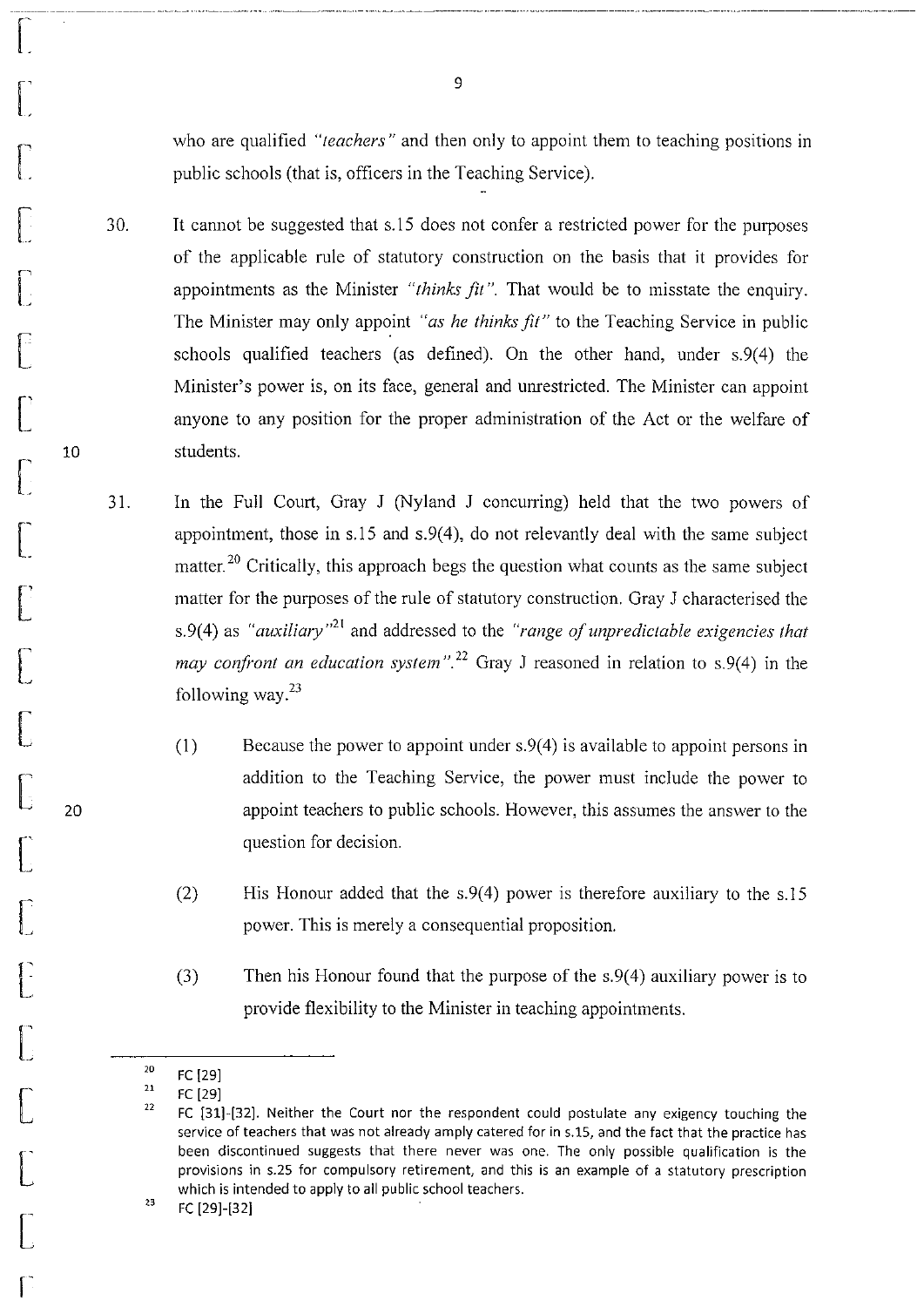- (4) His Honour held that flexibility is desirable from the Minister's point of view.
- 32. The suggestion in the reason of Gray J at paragraph 29 appears to be that because the power to appoint under s.9(4) is only available in respect of positions that are not positions in the Teaching Service (by use of the words *"in addition to* "), the two sections cannot deal with the same subject matter. In other words, Gray J's reasoning appears to be that the subject matter of s.15 is the appointment of public school teachers to the Teaching Service and the subject matter of s.9(4) is the appointment of public school teachers outside of the Teaching Service or to an auxiliary group of teachers.
- 33. However, on this approach, the reasoning is reduced to the proposition that the subject matter of s.15 is appointments under s.15 and the subject matter of s.9(4) is appointments under  $s.9(4)$ . If that were the correct approach then it would seem to follow that two separate provisions could never be found to deal with the same subject matter and the rule of construction to the effect that the specific provision overrides the general could never have any application on the basis of common subject matter.
- 34. The structure of the Act further favours the construction advanced by the applicant in that Part III amounts to a self-contained code which provides in detail for the rights and obligations of the Teaching Service, including appointment, retirement, retrenchment, career classification, promotion and discipline, as well as the Teachers Salary Board and the Teachers Appeal Board to govern pay and conditions and grievances. It is not to be supposed that having created such a comprehensive régime, the Parliament intended to arm the Minister with the means to circumvent it by a sidewind and impose terms and conditions, inconsistent with Part Ill, on the employment of teaching staff in government schools. Nor can it be supposed that the Parliament intended the possibility of there being two parallel teaching services – the official corps of teachers governed by Parliamentary sanction as well as a separate and inferior *"phantom"* teaching service governed by executive order. It is no answer to say, as the respondent contended below, that the authorities can be trusted not to abuse  $s.9(4)$ .

 $\begin{bmatrix} 1 & 1 \\ 1 & 1 \end{bmatrix}$ 

 $\bigl[$ 

 $\bigl[$ 

 $\big\lbrack$ 

 $\Gamma$ 

 $\bigl[$ 

 $\prod$ 

 $\bigcap$ 

10

 $\sqrt{2}$ 

 $\int$ 

 $\bigl[$ 

 $\prod$ 

[

20

 $\bigl[$ 

 $\bigl[$ 

 $\sqrt{\frac{1}{2}}$ 

 $\bigl[$ 

 $\bigl[$ 

30

 $\begin{bmatrix} \phantom{-}\end{bmatrix}$ 

 $\bigl[$ 

 $\bigcap$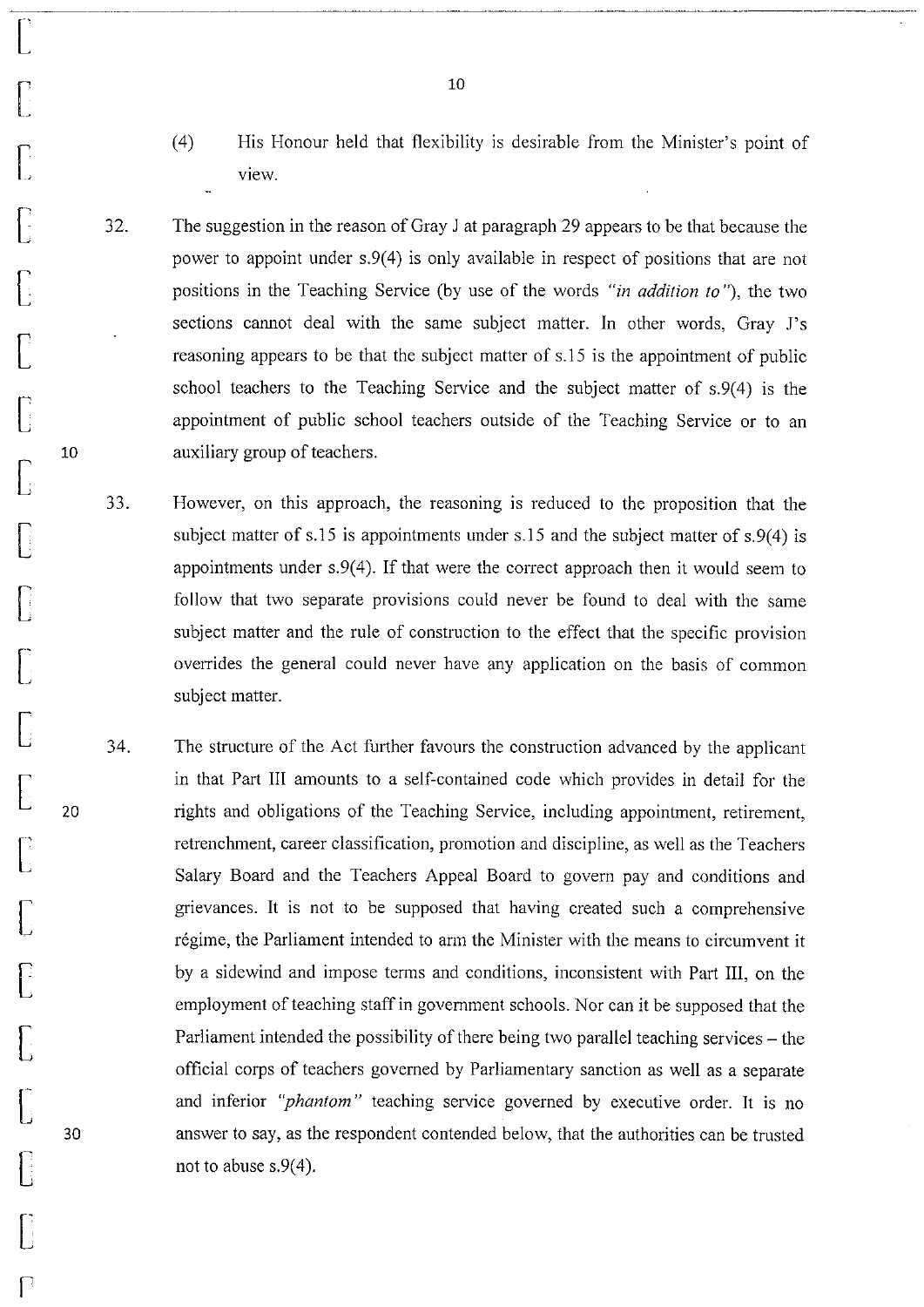35. Simply put, there was no rational reason for Parliament carefully to construct an elaborate regime of terms and conditions for the employment of teachers in the State Teaching Service, if it were also intended at the same time to confer an unlimited power on the State to employ teachers in public schools on any terms and conditions which the Minister saw fit to impose. The generality of the power in s.9(4) should be confined accordingly.

- 36. The respondent contended below, in an argument which found favour with the Full Court, that  $s.9(4)$  was necessary as a separate source of power to s.15, in order to provide the Minister with flexibility of appointment. The appeal of flexibility as to the purpose underlying s.9(4) is misplaced.
- 37. In the first place, it assumes the answer to the very question for decision because s.9(4) can only provide flexibility in the manner described it if is first decided that it permits the appointment of teachers to public schools. Flexibility in this context means no more than the power to appoint teachers to public schools untrammelled by the strictures of Part III of the Act. It may very well suit the Minister and the Executive Government to have flexibility in the exercise of their powers but that is not the question for determination. The question for determination, as recognised by Vanstone  $J^{24}$ , is whether Parliament, by the enactment, intended to permit such flexibility.
- 20 38. Secondly, neither the respondent nor the Court was able to identify any degree of flexibility afforded by the one provision which was not already accommodated by the other. The several cases extracted by the Court from the Casual Teachers Award<sup>25</sup> and the further examples of the need to contract out of obligations of service anywhere in the State, and the potential need to abrogate requirements of probation or service *"at the pleasure"* of the Minister, are all permissible for appointments under s.IS. The Act gives the Minister a broad regulation-making power (consistent with the Act) to provide for the terms and conditions of employment for the teaching service and *"any other matter whatsoever affecting their employment". 26* 
	- 24 FC [48]

['

 $\bigl[$ 

 $\bigcap$ 

 $\prod$ 

 $\Gamma$ 

 $\begin{bmatrix} 1 & 1 \\ 1 & 1 \end{bmatrix}$ 

 $\bigl[$ 

10

 $\bigcup$ 

 $\Box$ 

 $\mathbb{D}% _{A}$ 

**[** 

 $\begin{bmatrix} 1 & 1 \\ 1 & 1 \end{bmatrix}$ 

[

 $\Gamma$ 

 $\bigl[$ 

 $\bigl[$ 

 $\bigcap$ 

 $\bigcap$ 

 $\lceil$ 

 $\bigl[ \begin{smallmatrix} 1 & 1 \\ 1 & 1 \end{smallmatrix} \bigr]$ 

re

25 26 FC [32]

s.107(2)(d)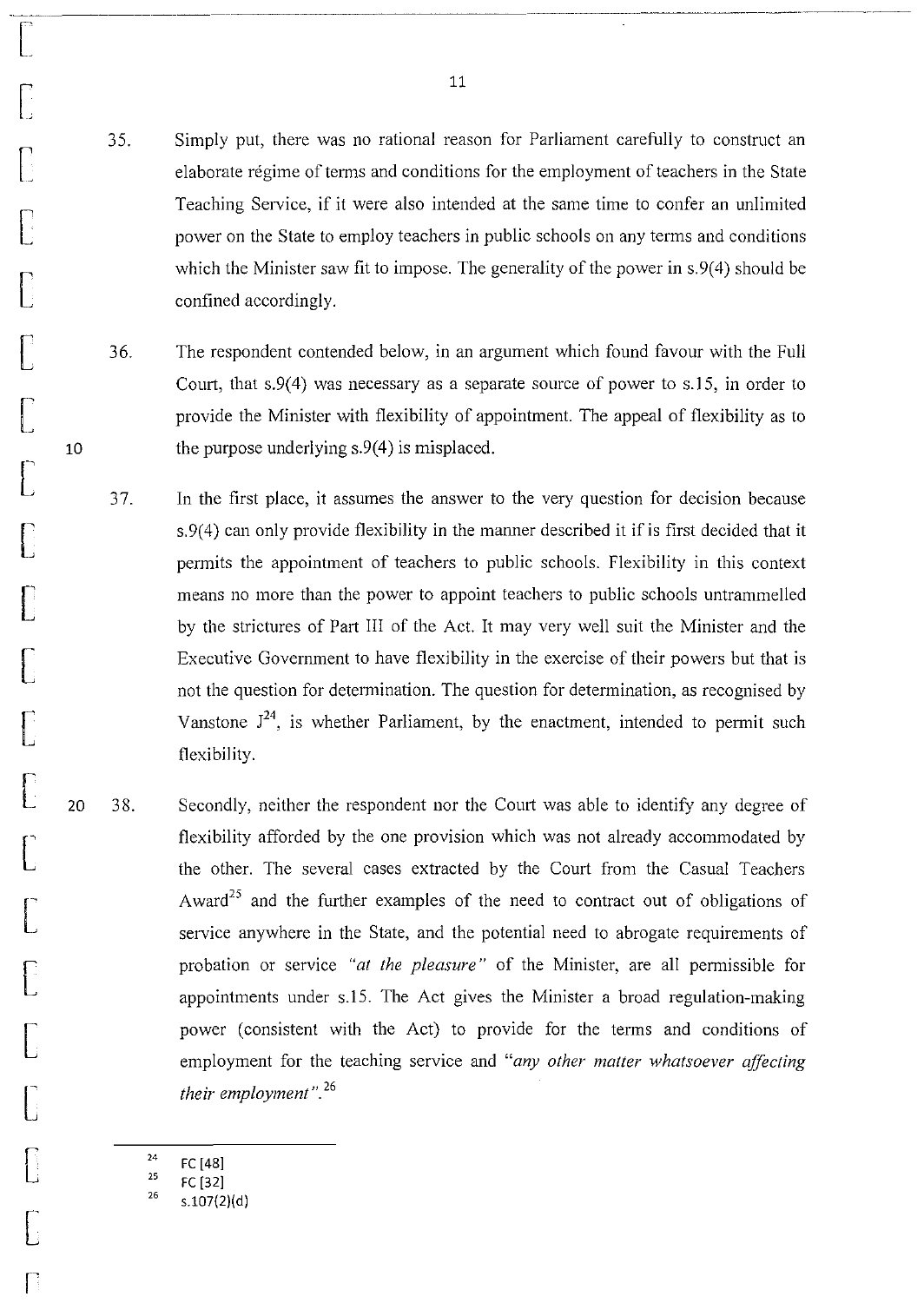39. Moreover, the Act does not contain any discriminating criterion to choose between the two types of teaching appointments. It provides no guide as to when it is proper to appoint under s.9(4) or under s.15. One cannot, therefore, postulate that any particular appointment or batch of appointments will be improper on the ground that it should have been made under the other power. Why should the Minister have not made all appointments under  $s.9(4)$ ? There is nothing to suggest, for example, that it is supposed to be an emergency power or an extraordinary power of some other kind. Why should it not be the norm? The respondent conceded below that appointments made for the sole purpose of avoiding the (long service) provisions of Part III would be an abuse of power. But the retort must be: why? The Act, in the respondent's view, allows the Minister just such an election; and, indeed, it begs the question why precisely the Minister did for so long appoint teachers under s.9(4), if not for that very reason.

40. Finally, if the respondent's interpretation is right, then s.9(4) would also permit the appointment of non-teachers to teaching positions, which, of course would subvert the entire object of the Act. Yet, there is nothing in the language of the Act that would prevent such a possibility unless the section is construed in the manner contended for by the applicant.

#### *Dispensing Power of the Executive*

 $\bigcap$ 

 $\begin{bmatrix} 1 & 1 \\ 1 & 1 \end{bmatrix}$ 

 $\llbracket$ 

 $\bigcap$ 

 $\Box$ 

 $\bigl[$ 

 $\bigl[$ 

10

 $\begin{bmatrix} \phantom{-} \end{bmatrix}$ 

 $\begin{bmatrix} \phantom{-}\end{bmatrix}$ 

 $\Box$ 

 $\lbrack$ 

**[** 

 $\overline{C}$ 

 $\bigcap$ 

**[** 

**.**<br>[

 $\lbrack$ 

 $\begin{bmatrix} \phantom{-}\end{bmatrix}$ 

 $\overline{\Gamma}$ 

 $\begin{bmatrix} \phantom{-}\end{bmatrix}$ 

r

20 41. The effect of the reasoning of the Full Court has been to elevate the assumed desirability of administrative flexibility to a quasi-rule of construction. The absence of any evidence of the actual need for s.9(4) to operate as an extraordinary or auxiliary power to appoint teachers  $-$  taken with the discontinuance of its use to appoint teachers since  $2005$  (which gives the lie to any such need) – indicates that the Court has treated the concept of administrative flexibility as a presumptive good, almost as a matter of public policy. Its reasoning, accordingly, has a tendency to ordain an approach to statutory construction to the effect that the language of an enactment is to be construed with a bias towards the desirability of enhancing, rather than containing, executive power.

30 42. The courts should not readily arm the Executive with a *de facto* dispensing power, by permitting it to use statutory powers of a general, exempting or miscellaneous

12

--~--------------------------------------------------------------\_.\_--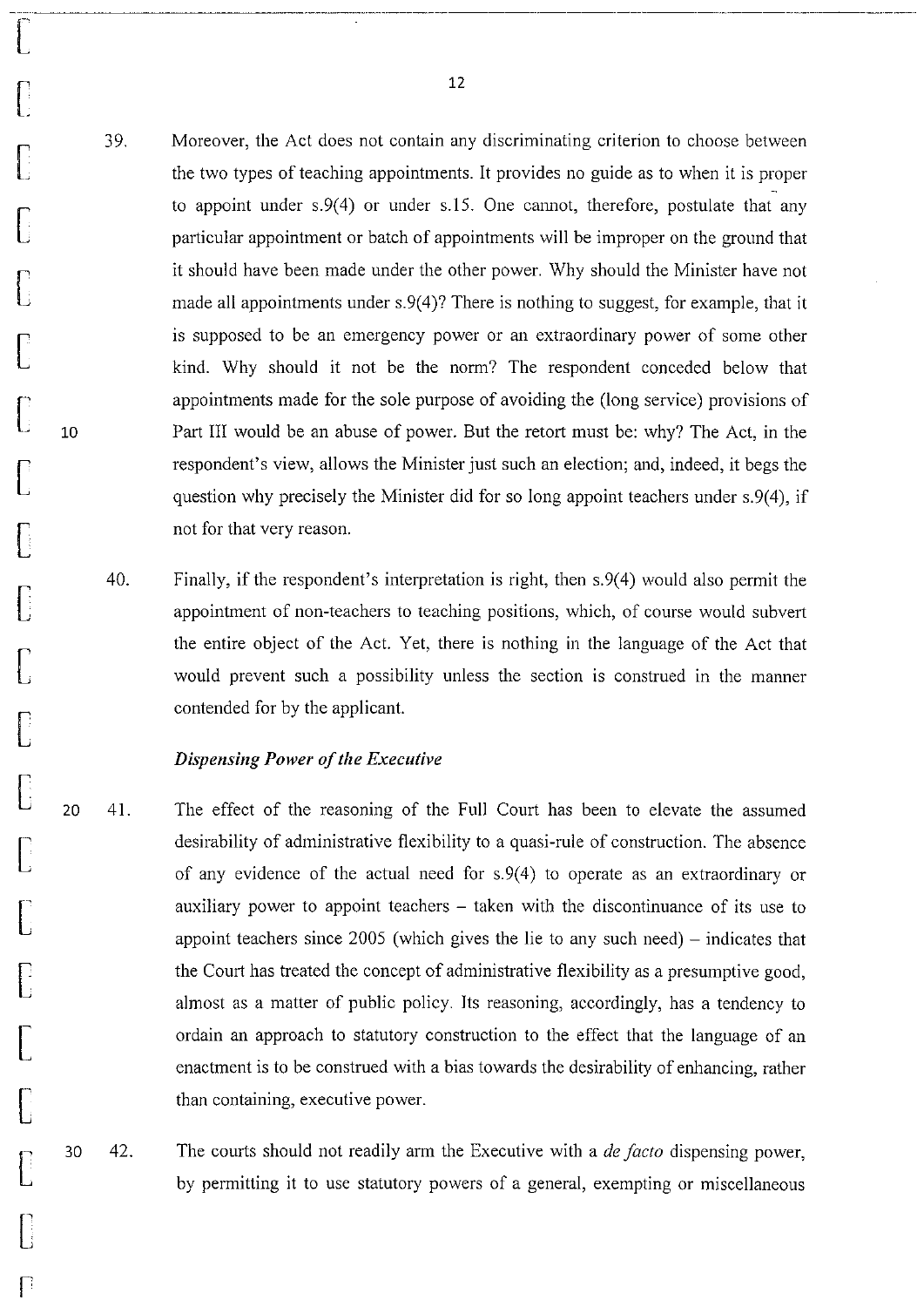kind, to circumvent whole schemes of rights and obligations prescribed by positive enactment. The Government of South Australia has done this before (and been upheld by the Supreme Court) in the matter of shop trading hours under a regulatory scheme ultimately disallowed by this Court.<sup>27</sup> There the Minister sought to circumvent the statutory procedure for broadening shopping hours by issuing all participating shopkeepers with an exemption certificate under a statutory power of exemption. In striking down' the exercise of the power, this Court held that the exempting provision could not be used to establish an alternative régime of trading hours.<sup>28</sup> So, too, in the case at bar, the Minister has, for about thirty years, used an auxiliary power to establish an alternative regime of employment for temporary teachers which excludes them from the regime of rights (and obligations) which the Parliament has in terms prescribed for them.

- 43. Another case is *Jarrat v Commissioner of Police (NSW)*<sup>29</sup> where the asserted prerogative right of the Executive to dismiss a Deputy Commissioner of Police without observing the obligation to accord natural justice (as implicitly directed by the language of the applicable legislation) was denied by this Court. In doing so the Court had regard to the comprehensive nature of the statutory scheme governing the police force as excluding such broad, residual, executive power. 30
- 44. These decisions may be sustainable on the particular terms of the statutes in question, but they are also examples of the more general principle for which the appellant contends and which the judgment of the Full Court appears to controvert.

## PART VII. Applicable Legislation

(See Annexure)

#### PART VIII. Precise Orders Sought

- 43. The appellant seeks the following orders:
	- (a) that the appeal be allowed;

 $\vert$ 

 $\prod_{\mathbf{j}}$ 

U.

 $\bigl[$ 

**[** 

 $\bigl[$ 

 $\lbrack$ 

10

 $\bigl[$ 

**[** 

[

 $\bigl[$ 

**[** 

 $\int$ 

20

 $\bigl[$ 

 $\begin{bmatrix} \phantom{-} \end{bmatrix}$ 

**[** 

 $\overline{\mathsf{L}}$ 

**[** 

**.**<br>[

[

r

<sup>27</sup>  *Shop Distributive and Allied Employees Association v The Minister for Industrial Affairs (SA) (1995)*  183 CLR 552.

<sup>28</sup>  At 560.

<sup>29&</sup>lt;br>30 (2005) 224 CLR 44

At 70, 89.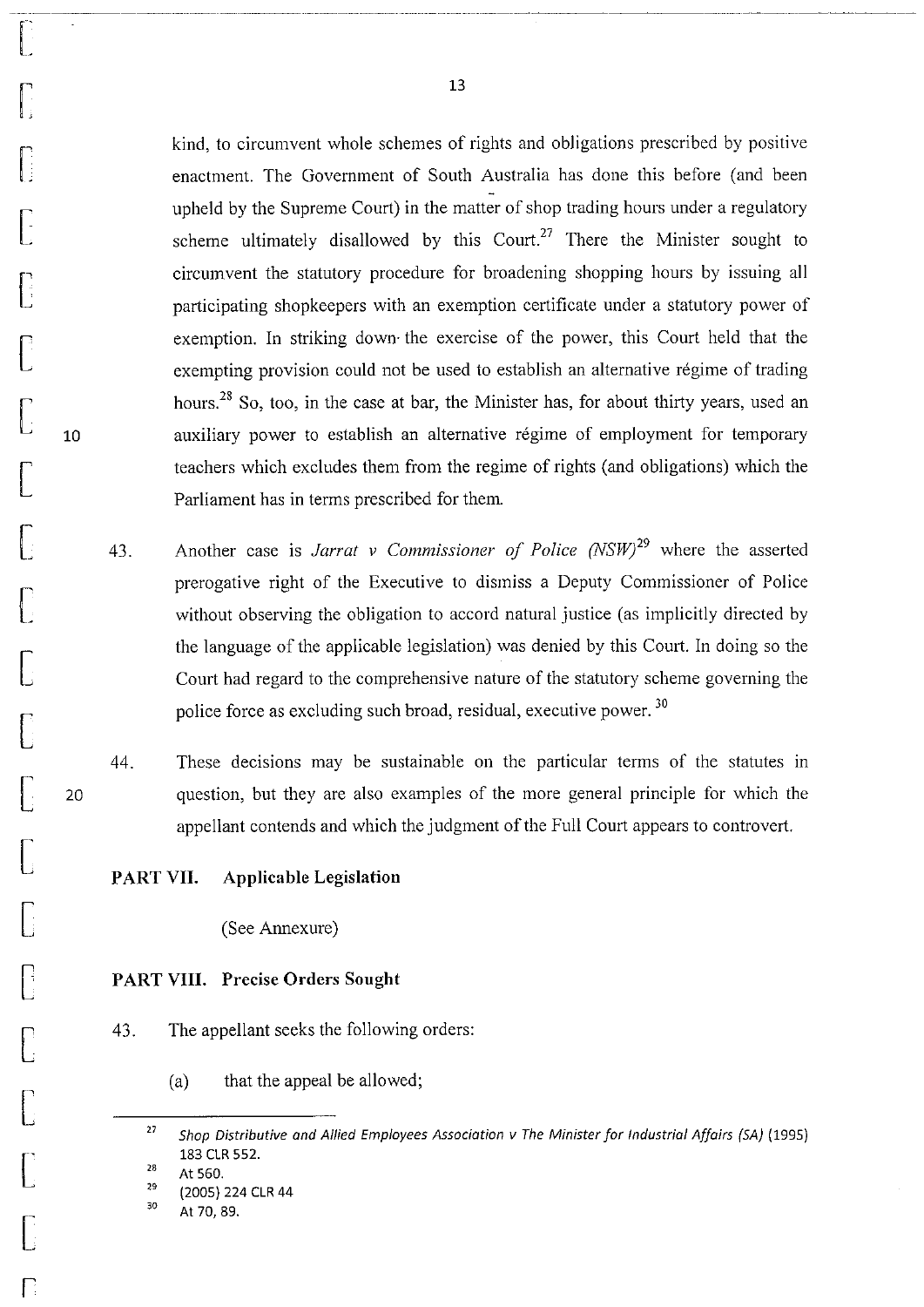- (b) that the judgment of the Full Court of the Supreme Court of South Australia be set aside and there be substituted in lieu thereof orders as follows:
	- (i) that the appeal be allowed;
	- (ii) that the judgment of the Full Court of the Industrial Relations Court of South Australia be varied so as to substitute in lieu of its answer to Question 1. the following answer: *Section* 9(4) *of the Education Act 1972, at the time that* it *was in force did not authorise the Minister to appoint officers* to *be engaged as teachers and that* s.15 *of the Act does provides exclusively for the appointment of teachers.*
	- (iii) that the appellant have the costs of the hearing before the Full Court of the Industrial Relations Court of South Australia;
	- (iv) that the matter be remitted to the Full Court of the Industrial Relations Court of South Australia for further consideration of Question 2;
- ( c) that the appellant have the costs of the appeal in this Court and of the appeal to the Full Court of the Supreme Court of South Australia.

DATED 11 March 2011

 $\mathsf{L}_{\varepsilon}$ 

['

**[** 

 $\bigcap$ 

**[** 

 $\llbracket$ 

 $\bigcap \limits_{\square}$ 

 $\bigcap$ 

[

**[** 

[<br>[]

**[** 

 $\bigl[$ 

 $\bigcup_{i=1}^n$ 

[

 $\begin{bmatrix} \phantom{-} \end{bmatrix}$ 

 $\Box$ 

 $\begin{bmatrix} \phantom{-} \end{bmatrix}$ 

 $\mathbb{R}^n$ 

[ 20

[ 10

future to

\_. \_\_\_\_\_\_\_\_ ~\_~ \_\_\_\_ • \_\_\_\_\_ •• \_. \_\_\_\_\_\_ ~~ \_\_\_\_\_\_ ~.\_ •• \_. \_\_\_\_ ••• \_\_\_\_\_ • \_\_\_ - --\_\_ • \_\_\_ 0. \_\_ -.-.-

RJ. Whitington QC

M. B. Manetta

A.P.Durkin

Appellant's Counsel Telephone: 08 8212 6022 Facsimile: 08 8231 3640 email: mcphee@hansonchambers.com.au